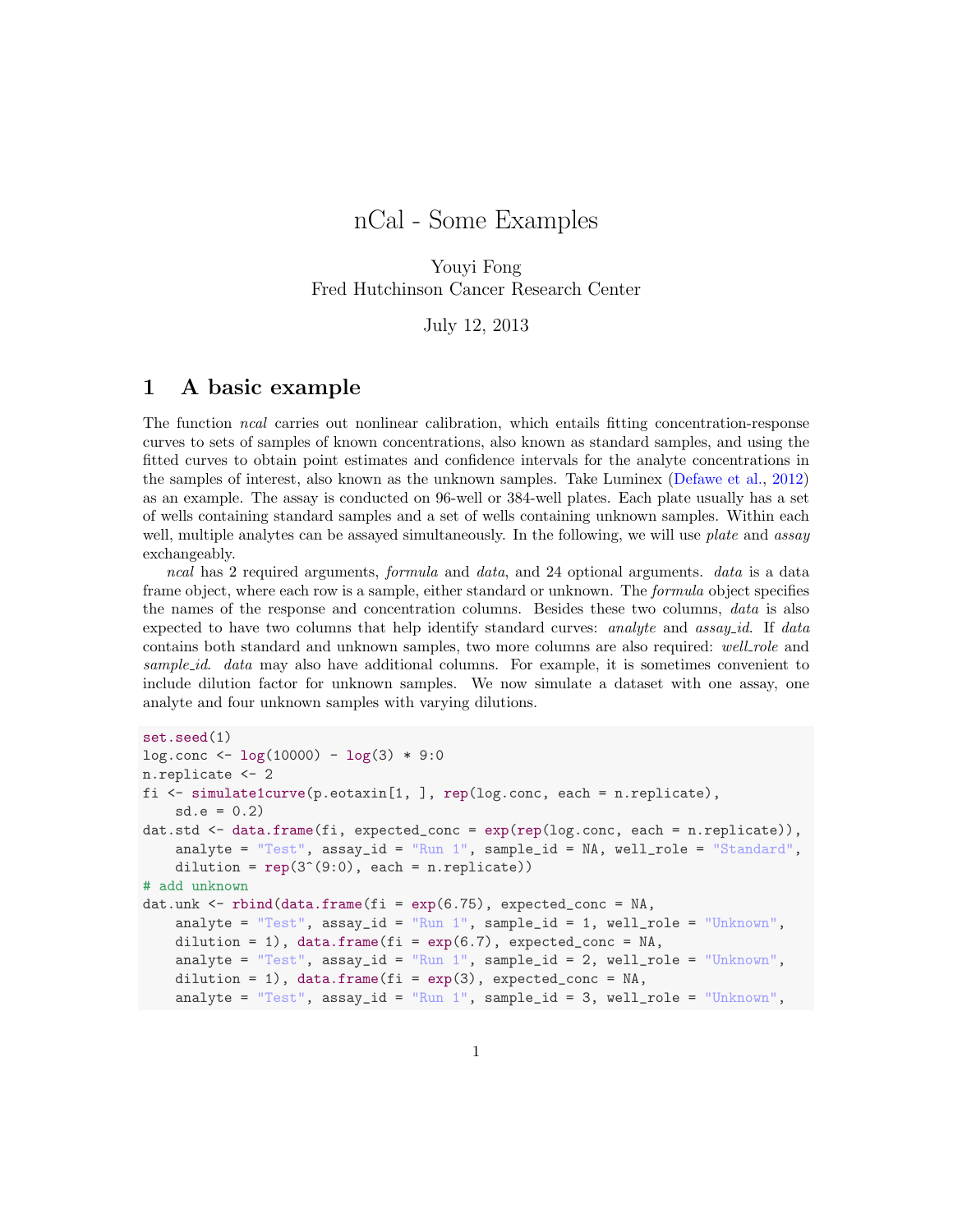```
dilution = 1), data.frame(fi = exp(4.4), expected_conc = NA,
   analyte = "Test", assay_id = "Run 1", sample_id = 4, well_role = "Unknown",
   dilution = 10)dat <- rbind(dat.std, dat.unk)
```
ncal provides access to two curve-fitting engines, drm and bcrm. To use drm to fit curves separately for each assay, simply call *ncal* with mostly default parameters.

res.drm <- ncal(log(fi) ~ expected\_conc, dat, return.fits = TRUE)

ncal returns a data frame, each row of which corresponds to one unknown sample.

```
res.drm
```

```
## fi expected_conc analyte assay_id sample_id well_role dilution est.log.conc se
## 1 854.06 NA Test Run 1 1 Unknown 1 3.940 0.1623
## 2 812.41 NA Test Run 1 2 Unknown 1 3.902 0.1628
## 3 20.09 NA Test Run 1 3 Unknown 1 -1.370 Inf
## 4 81.45 NA Test Run 1 4 Unknown 10 1.815 9.7521
## est.conc lb.conc ub.conc
## 1 51.419 3.639e+01 7.266e+01
## 2 49.494 3.498e+01 7.002e+01
## 3 0.254 0.000e+00 Inf
## 4 6.142 5.767e-09 6.541e+09
```
The curve fit object is not returned by default, but can be returned as an attribute of the return data frame when return.fits is set to TRUE.

fit.drm <- attr(res.drm, "fits")[[1]]

ncal also creates a four-panel plot (Figure [1\)](#page-2-0) for each assay by default. The upper left panel shows the standard samples data and the fitted curve. The upper right panel is similar to the upper left panel, but adds a set of points representing the samples of interest. The lower left panel shows the estimated variance of the estimated concentrations as functions of the estimated concentration [\(Fong et al.,](#page-6-1) [2013\)](#page-6-1). The lower right panel shows the coefficient of variation (CV) as a function of the estimated concentration. The limits of quantification (LOQ) are defined as the estimated concentrations at which the percent CV equals 20.

To use bcrm to fit a robust Bayesian hierarchical model [\(Fong et al.,](#page-6-1) [2013\)](#page-6-1), simply pass  $bcrm.fit=TRUE$  to ncal. (Proper installation of JAGS and the R package rjags are required.)

```
res.bcrm \leq ncal(log(fi) \sim expected_conc, dat, bcrm.fit = T,
   return.fits = TRUE, bcrm.model = "norm", control.jags = list(n.iter = 5000))## Loading required package: rjags
## Loading required package: coda
## Linked to JAGS 3.3.0
## Loaded modules: basemod,bugs
```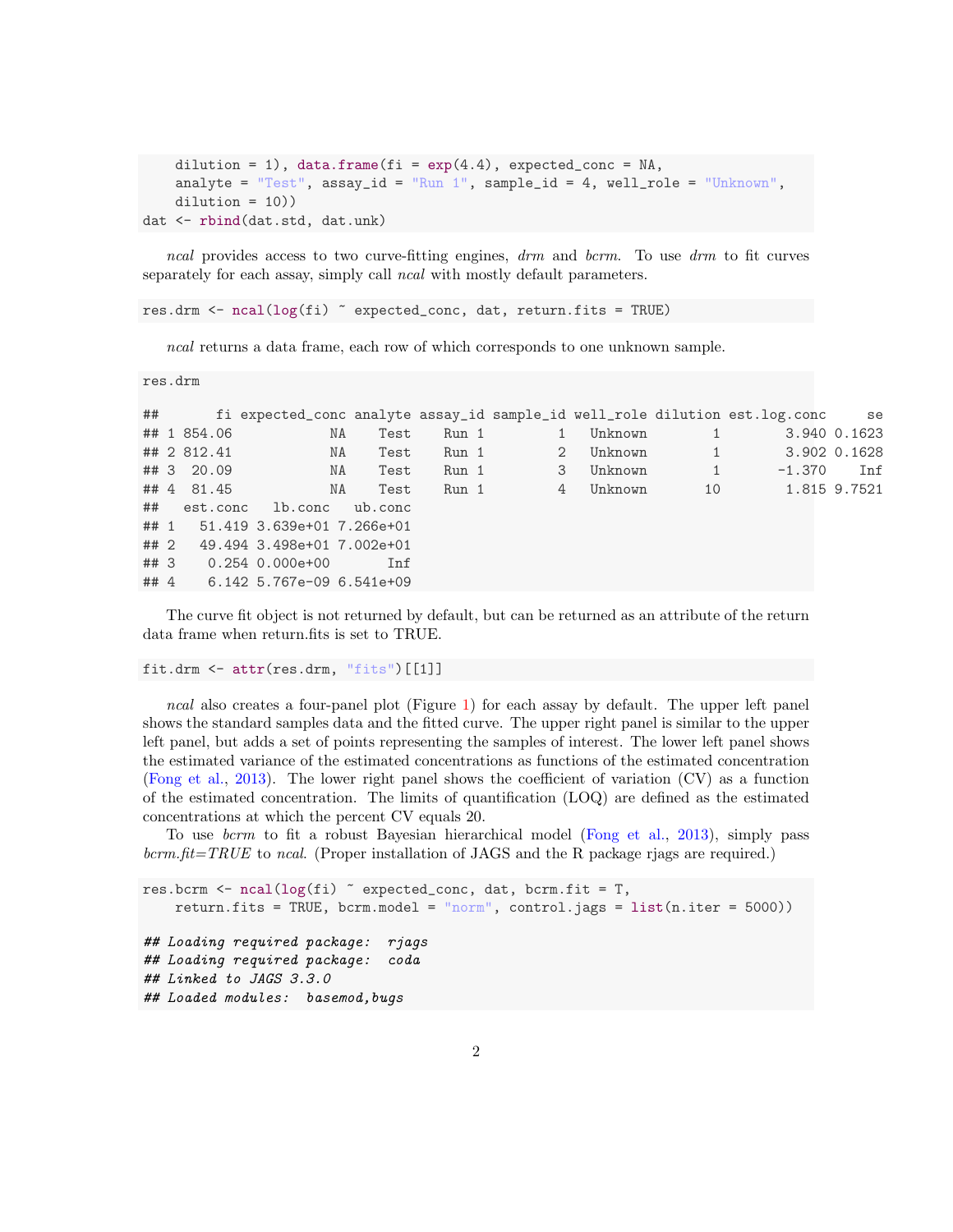

<span id="page-2-0"></span>Figure 1: ncal graphical output, drm fit.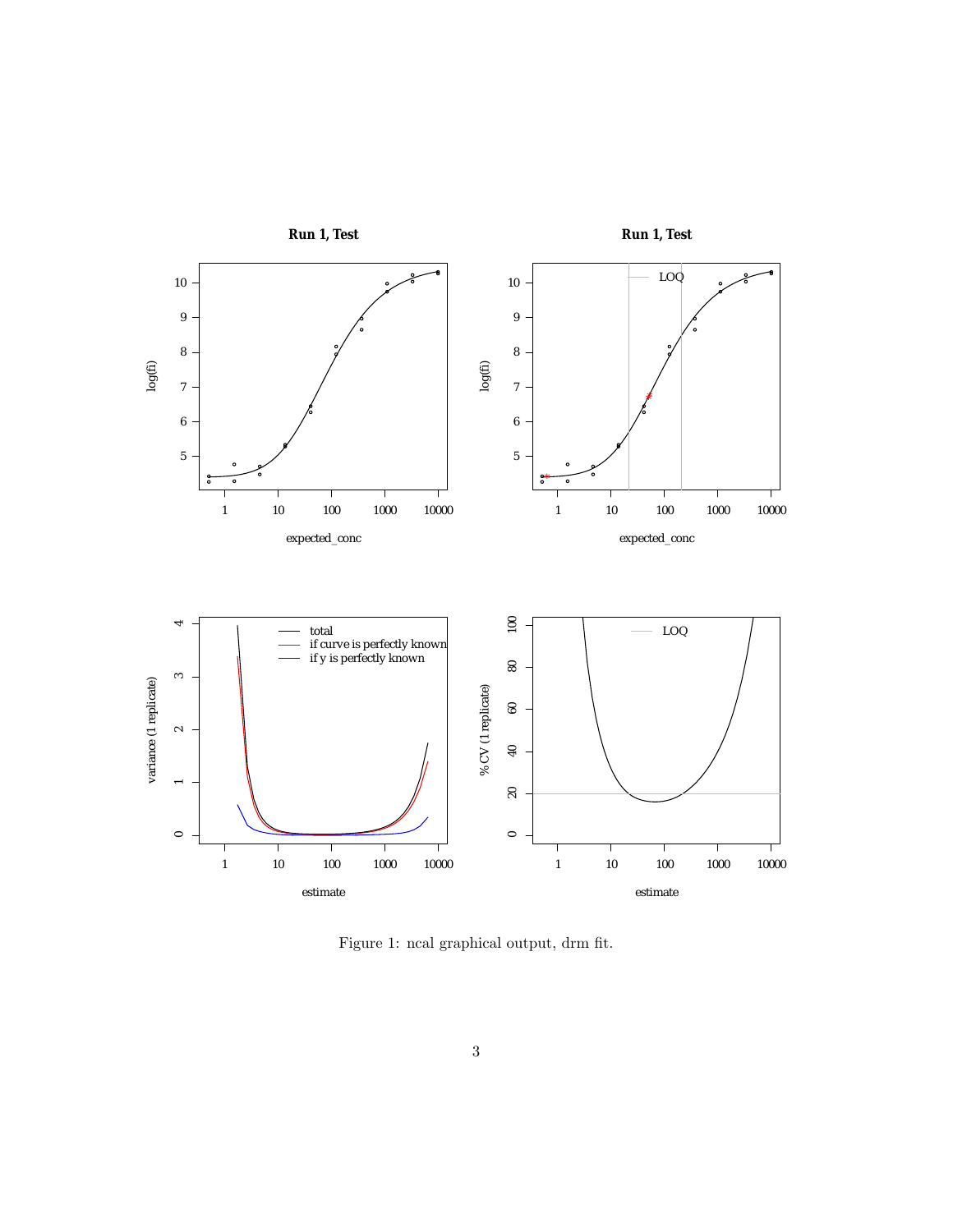```
## Running jags
```

```
fit.bcrm <- attr(res.bcrm, "fits")
```
The behavior of *ncal* is the same as when  $d$ *rm* is used as the curve-fitting engine. For this example, the two curve fitting methods produce similar results. This can seen by comparing the two graphical outputs in Figure [1](#page-2-0) and Figure [2,](#page-4-0) or by comparing the estimate concentrations and the associated uncertainty of the unknown samples,

res.bcrm

| ##   |                             |       |       |      |       |                |         |                             | fi expected_conc analyte assay_id sample_id well_role dilution est.log.conc se |              |
|------|-----------------------------|-------|-------|------|-------|----------------|---------|-----------------------------|--------------------------------------------------------------------------------|--------------|
|      | ## 1 854.06                 |       | ΝA    | Test | Run 1 | $\mathbf{1}$   | Unknown | 1 <sup>7</sup>              |                                                                                | 3.935 0.1634 |
|      | ## 2 812.41                 |       | NA    | Test | Run 1 | $\overline{2}$ | Unknown |                             | 1 3.896 0.1642                                                                 |              |
|      | ## 3 20.09                  |       | NA    | Test | Run 1 | 3              | Unknown | $\sim$ $\sim$ $\sim$ $\sim$ | $-1.370$                                                                       | Inf          |
|      | ## 4 81.45                  |       | NA    | Test | Run 1 | 4              | Unknown | 10                          | 2.223                                                                          | NaN          |
|      | ## est.conc lb.conc ub.conc |       |       |      |       |                |         |                             |                                                                                |              |
|      | ## 1 51.137                 | 36.10 | 72.44 |      |       |                |         |                             |                                                                                |              |
| ## 2 | 49.213                      | 34.68 | 69.84 |      |       |                |         |                             |                                                                                |              |
| ## 3 | 0.254                       | 0.00  |       | Inf  |       |                |         |                             |                                                                                |              |
| ## 4 | 9.232                       | NaN   |       | NaN  |       |                |         |                             |                                                                                |              |

or by comparing the estimated parameters of the five-parameter logistic curves and the associated uncertainty.

```
rbind(cla2gh(coef(fit.drm)), coef(fit.bcrm))
```
## c d g h f ## [1,] 4.386 10.51 4.146 1.322 2.547 ## [2,] 4.345 10.50 4.176 1.305 2.045

```
rbind(sqrt(diag(vcov(fit.drm))), sqrt(diag(vcov(fit.bcrm, type = "classical"))))
```
## b c d e f ## [1,] 0.1368 0.1261 0.1882 33.02 2.707 ## [2,] 0.1314 0.1582 0.1446 39.00 2.767

Given a fitted curve, the analyte concentrations of new unknown samples can be estimated via getConc by passing it the fit object and the observed responses.

getConc(fit.bcrm, c(5.7, 6.3))

| ## |                                            | log.conc s.e. concentration lower.bound upper.bound |       | S1 |                              | s2 se.x |
|----|--------------------------------------------|-----------------------------------------------------|-------|----|------------------------------|---------|
|    | $\#$ $\#$ $\lceil 1.1 \rceil$ 3.052 0.2046 | 21.15                                               | 17.11 |    | 25.58 0.03194 0.009911 4.327 |         |
|    | ## [2,] 3.579 0.1741                       | 35.83                                               | 30.14 |    | 42.41 0.02284 0.007479 6.240 |         |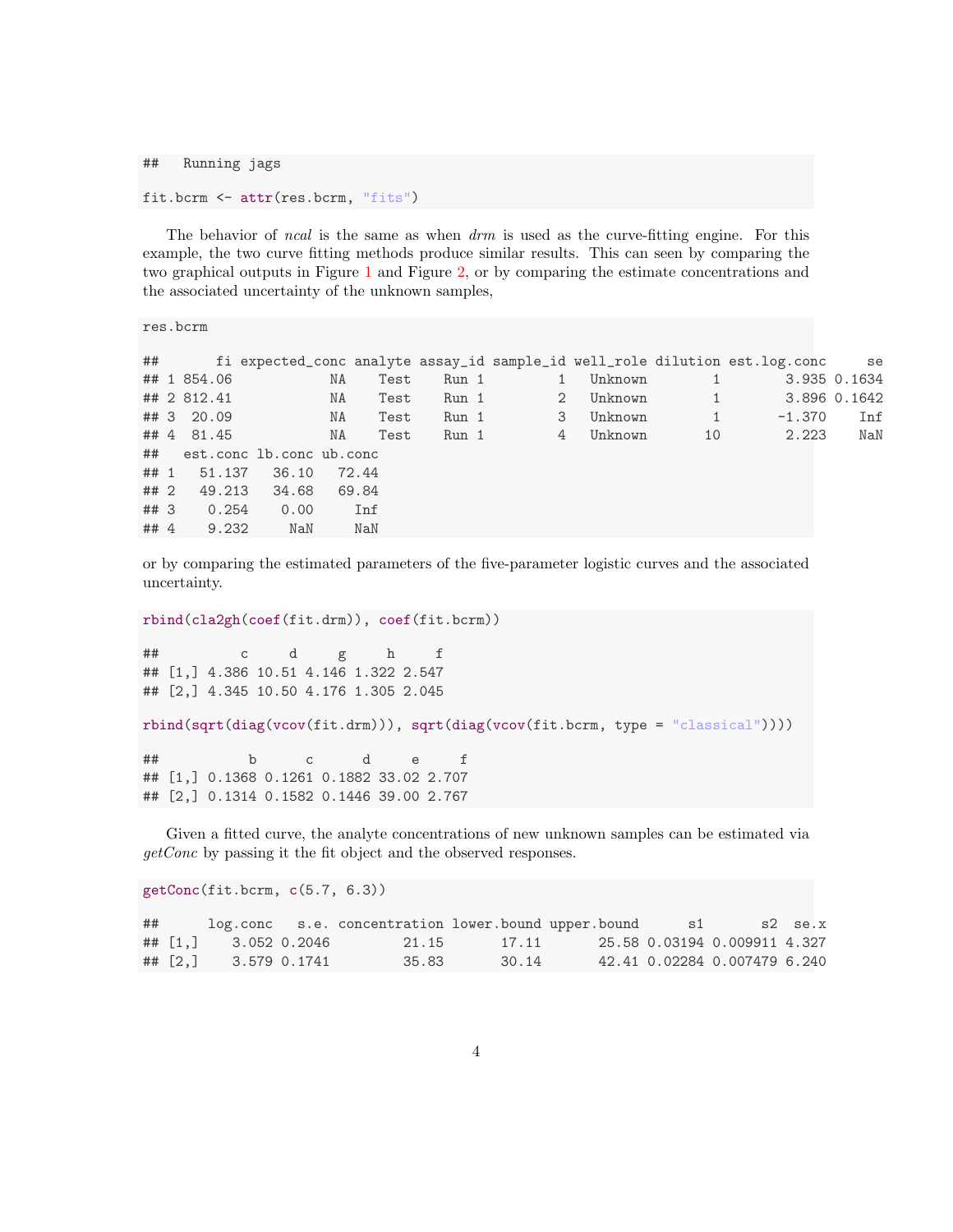

<span id="page-4-0"></span>Figure 2: ncal graphical output, bcrm fit.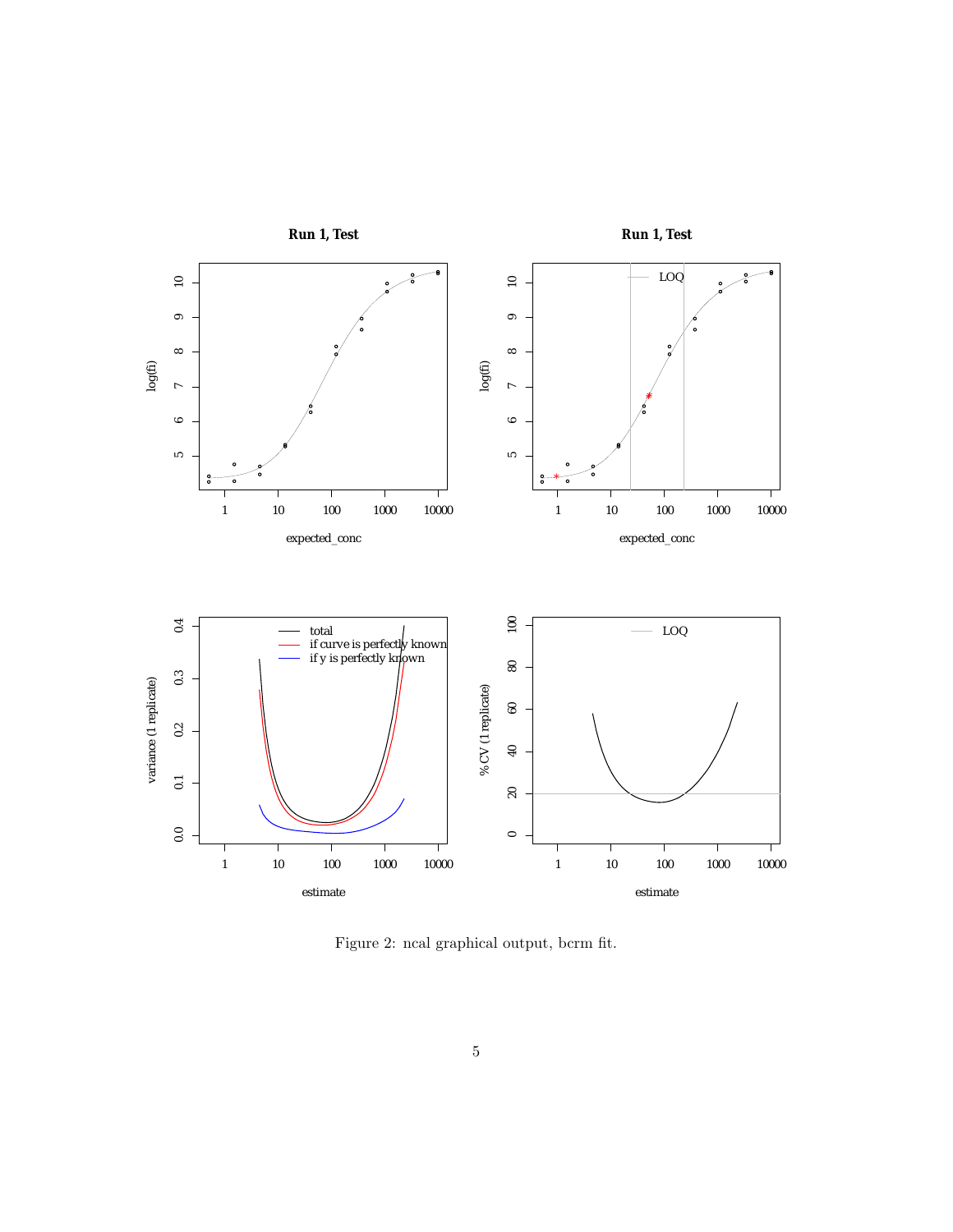#### 2 Borrowing information across multiple assays

In a real application, multiple plates often need to be run in a stretch of days or weeks because all unknown samples can not fit in a single assay. In some cases, it is worth borrowing information across standard curves for the same analyte. We now use a real dataset to illustrate this. The dataset, hier.model.ex.2, is part of the ncal package. In [Fong et al.](#page-6-1) [\(2013\)](#page-6-1), the first four assays are used as illustration due to space limit. To be consistent, we use four assays here as well. We first fit a Bayesian robust random effects model [\(Fong et al.,](#page-6-2) [2012\)](#page-6-2) for the four assays. We choose the error.model to be  $gh_t t$ , which means the g-h parameterization is used [\(Richards,](#page-6-3) [1959;](#page-6-3) [Fong](#page-6-2) [et al.,](#page-6-2) [2012\)](#page-6-2) and the Student's t distribution with 4 degrees of freedom is assumed as the error distribution. Ideally we would like to collect  $10<sup>5</sup>$  posterior samples, but to reduce the time it takes to compile this vignette, we only run  $10<sup>4</sup>$  iterations. The printed message about residuals hints at an outliers problem.

```
dat <- subset(hier.model.ex.2, assay_id %in% paste("Run", 1:4))
fit.bcrm <- bcrm(log(f_i) \tilde{ } expected_conc, dat, error.model = "gh_t4",
    informative.prior = T, n.iter = 10000)
## [1] drm.fit: residuals larger than ususal in Run 2, MCP-1
## Running jags
```
We will extract the curve fit for each assay from *fit.bcrm* using *get.single.fit* and plot it together with the robust  $d\tau m$  fit. In addition, we will plot curves fitted using one of the popular commercial softwares, Graphpad Prism, with robust option.

```
# parameters from Prism fits
prism.1 <- c(c = 1.596, d = 10.28, f = 0.7202, b = -0.8815, e = 10^{\circ}((1.597 +
    1/0.8815 * log10(2^{(1/0.7202) - 1)}prism.2 \leftarrow c(c = 1.35, d = 11.32, f = 8.64e+10, b = -0.3452,
    e = 10^((1.485 + 1/0.3452 * log10(2^*(1/8.64e+10) - 1))))prism.3 \leq c(c = 1.333, d = 10.23, f = 0.7366, b = -0.8502, e = 10^((1.526 +
    1/0.8502 * log10(2^(1/0.7366) - 1))))prism.4 \leq - c(c = 1.58, d = 10.37, f = 1.694, b = -0.6639, e = 10^((1.53 +
    1/0.6639 * log10(2^(1/1.694) - 1))))prism <- rbind(prism.1, prism.2, prism.3, prism.4)
# start plotting
par(mfrow = c(2, 2))for (i in 1:4) \{assay.id <- paste("Run", i)
    # fit drm model
    fit.drm \le drm.fit(log(fi) \degree expected_conc, data = dat[dat$assay_id ==
        assay.id, ], robust = "median")plot(fit.drm, type = "all", col = "black", main = assay.id,
        lty = 2)plot(get.single.fit(fit.bcrm, assay.id), add = T, log = "x",
        col = 1)# plot Prism fit
```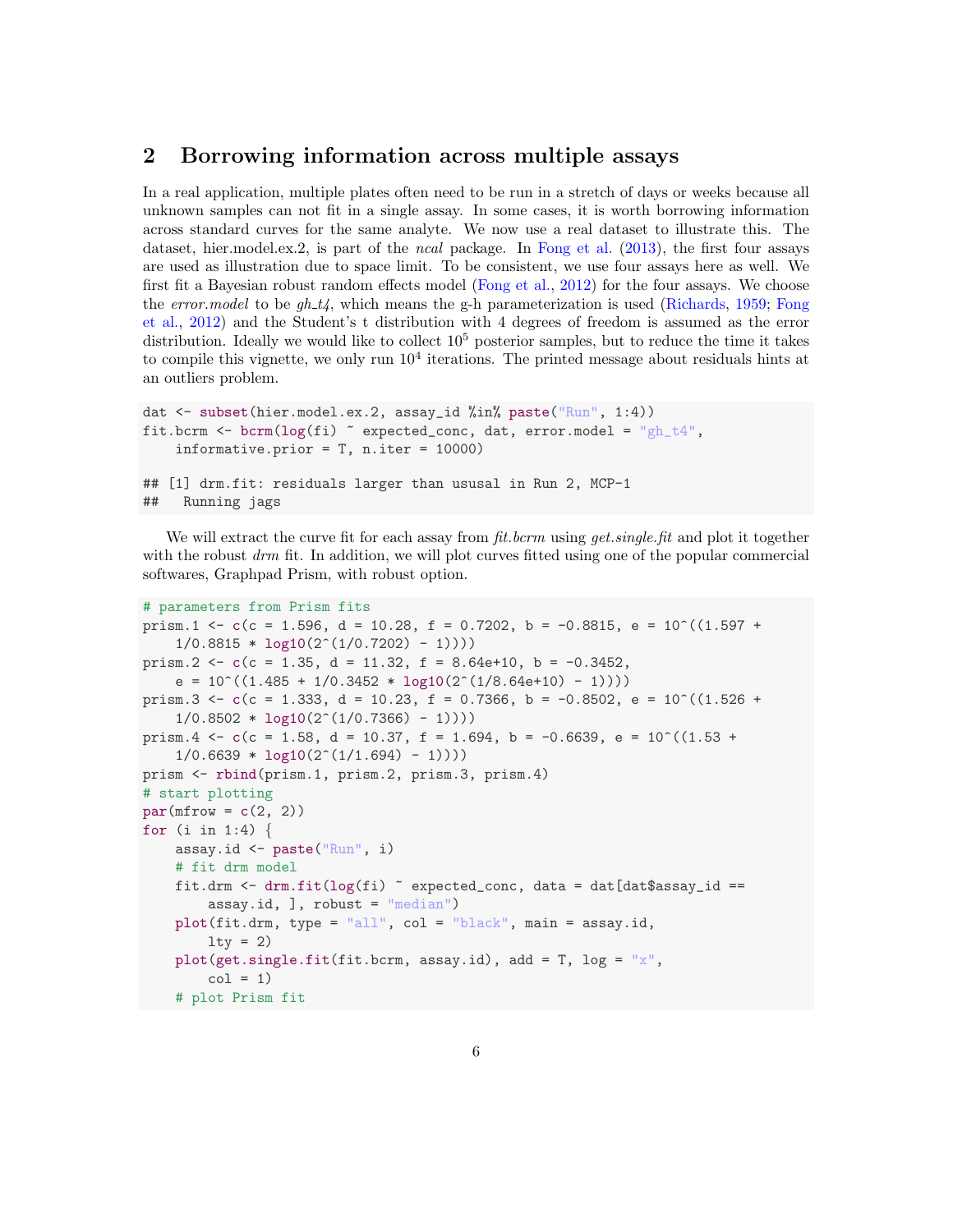```
xx \leftarrow \exp(\sec(10g(0.51), \, \log(10000), \, \text{length} = 100))lines(xx, FivePL.x(xx, prism[i, ]), type = "l", lty = 1,
        col = "darkgray"lepend(x = "bottomright", legend = c("Prism, robust", "drm, median","bcrm, t4"), lty = c(1, 2, 1), col = c("darkgray", 1,1), bty = "n")}
## [1] drm.fit: residuals larger than ususal in Run 2, MCP-1
## [1] drm.fit: residuals larger than ususal in Run 3, MCP-1
```
Figure [3](#page-7-0) shows that in Run 2, which has multiple outliers, bcrm produces a different fit from  $d$ rm and Prism. This suggests by borrowing information judiciously we can overcome the challenging issue of masking in the outliers problem.

## 3 Robust Bayesian hierarchical model priors

The priors of the robust Bayesian hierarchical model used in *bcrm* are specified as follows. Denote  $\theta = \{c, d, g, \log(h), \log(f)\}\$ (g-h parameterization [Richards,](#page-6-3) [1959;](#page-6-3) [Fong et al.,](#page-6-2) [2012\)](#page-6-2). Let  $\bar{\theta}$  be the average of the least square fit 5PL parameters across assay runs.

> $\theta_0 \sim N(\bar{\theta}, \text{ precision} = diag(0.40, 6.09, 1.75, 16.96, 1.08))$  $\Omega \sim Wishart_5$   $(r = 8, S = diag(1.83, 9.37, 23, 172, 2.01))$

For  $\varepsilon_{ik} \sim t_4$   $(0, \sigma^2)$ , we assume prior  $\sigma^{-2} \sim Gamma$  (shape=2, rate=0.02). For  $\varepsilon_{ik} \sim N$   $(0, \sigma^2)$ , we assume prior  $\sigma^{-2} \sim Gamma$  (shape=2, rate=0.06).

#### References

- <span id="page-6-0"></span>Defawe, O., Fong, Y., Vasilyeva, E., Pickett, M., Carter, D., Gabriel, E., Rerks-Ngarm, S., Nitayaphan, S., Frahm, N., McElrath, M., et al. (2012). Optimization and qualification of a multiplex bead array to assess cytokine and chemokine production by vaccine-specific cells. *Journal* of Immunological Methods, 382(1):117–128.
- <span id="page-6-1"></span>Fong, Y., Sebestyen, K., Yu, X., Gilbert, P., and Self, S. (2013). ncal: a r package for nonlinear calibration. Bioinformatics, submitted.
- <span id="page-6-2"></span>Fong, Y., Wakefield, J., De Rosa, S., and Frahm, N. (2012). A Robust Bayesian Random Effects Model for Nonlinear Calibration Problems. Biometrics, 68(4):1103–1112.
- <span id="page-6-3"></span>Richards, F. (1959). A flexible growth function for empirical use. Journal of Experimental Botany, 10(2):290–300.